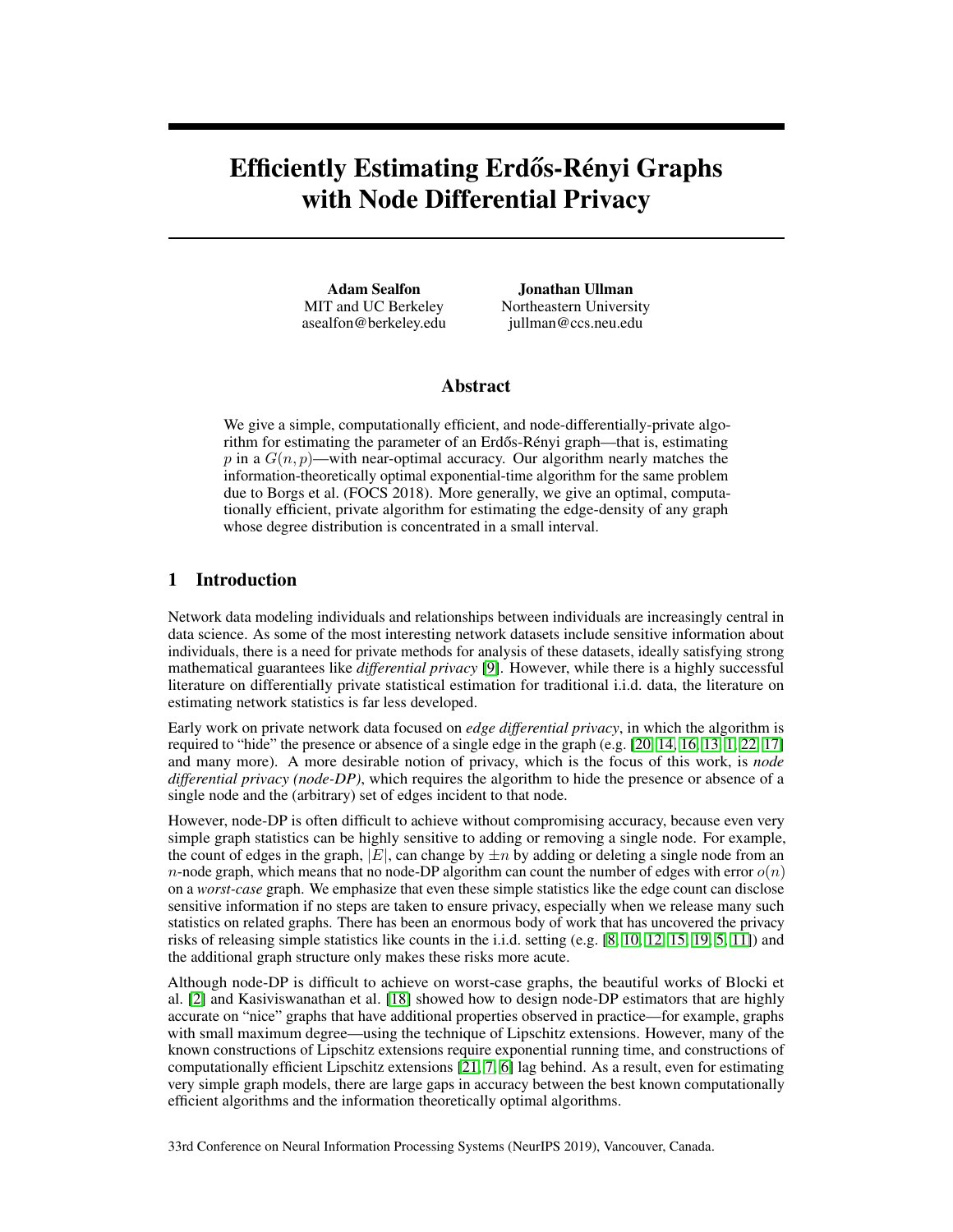In this work we focus on arguably the simplest graph statistic, the *edge count*, |E|, in undirected unweighted graphs. We give improved estimators for this quantity on *concentrated-degree graphs*. Intuitively, a concentrated-degree graph is one in which the degree of every node lies in some small (but not publicly known) range  $[\bar{d}-k, \bar{d}+k]$ , which generalizes the case of graphs with low maximum degree. We give a *simple*, *polynomial-time* node-DP algorithm with *optimal accuracy* for estimating the count of edges in concentrated-degree graphs. Our estimator is inspired by Lipschitz extensions, but avoids directly constructing an efficient Lipschitz extension, and thus our approach may be useful for computing other graph statistics in settings where efficient Lipschitz extensions are unknown or unachievable.

The main application of this estimator is to estimate the parameter for the simplest possible network model, the *Erdős-Rényi graph*. In this model, denoted  $G(n, p)$ , we are given a number of nodes n and a parameter  $p \in [0, 1]$ , and we sample an *n*-node graph G by independently including each edge  $(i, j)$  for  $1 \le i < j \le n$  with probability p. The goal is to design a node-DP algorithm that takes as input a graph  $G \sim G(n, p)$  and outputs an estimate  $\hat{p} \approx p$ . Surprisingly, until the elegant recent work of Borgs et al. [3], the optimal accuracy for estimating the parameter p in a  $G(n, p)$  via node-DP algorithms was unknown. Although that work essentially resolved the optimal accuracy of node-DP algorithms, their construction is again based on generic Lipschitz extensions, and thus results in an exponential-time algorithm, and, in our opinion, gives little insight for how to construct an efficient estimator with similar accuracy. Erdős-Rényi graphs automatically satisfy the concentrated-degree property with high probability, and thus we immediately obtain a computationally efficient, node-DP estimator for Erdős-Rényi graphs. The error of our estimator nearly matches that of Borgs et al., and indeed does match it for a wide range of parameters.

#### 1.1 Background: Node-Private Algorithms for Erdős-Rényi Graphs

Without privacy, the optimal estimator is simply to output the *edge-density*  $p_G = |E| / {n \choose 2}$  of the realized graph  $G \sim G(n, p)$ , which guarantees that

$$
\mathbb{E}_{G}[(p-p_G)^2] = \frac{p(1-p)}{\binom{n}{2}}.
$$

The simplest way to achieve  $\varepsilon$ -node-DP is to add zero-mean noise to the edge-density with standarddeviation calibrated to its *global-sensitivity*, which is the amount that changing the neighborhood of a single node in a graph can change its edge-density. The global sensitivity of  $p_G$  is  $\Theta(1/n)$ , and thus the resulting private algorithm A*naïve* satisfies

$$
\mathbb{E}_{G}[(p - A_{naive}(G))^2] = \Theta(1/\varepsilon^2 n^2).
$$

Note that this error is on the same order as or larger than the non-private error.

Borgs et al. [3] gave an improved  $\varepsilon$ -node-DP algorithm such that, when both p and  $\varepsilon$  are  $\geq \frac{\log n}{n}$ ,

$$
\mathbb{E}\left[ (p - \mathcal{A}_{bcsz}(G))^2 \right] = \underbrace{\frac{p(1-p)}{\binom{n}{2}}} \underset{\text{non-private error}}{\leftarrow} + \underbrace{\tilde{O}\left(\frac{p}{\varepsilon^2 n^3}\right)}_{\text{overhead due to privacy}}
$$

What is remarkable about their algorithm is that, unless  $\varepsilon$  is quite small (roughly  $\varepsilon \lesssim n^{-1/2}$ ), the first term dominates the error, in which case privacy comes essentially *for free*. That is, the error of the private algorithm is only larger than that of the optimal non-private algorithm by a  $1 + o(1)$  factor. However, as we discussed above, this algorithm is not computationally efficient.

The only computationally efficient node-DP algorithms for computing the edge-density apply to graphs with small maximum degree  $[2, 18, 21]$ , and thus do not give optimal estimators for Erdős-Rényi graphs unless  $p$  is very small.

#### 1.2 Our Results

Our main result is a computationally efficient estimator for Erdős-Rényi graphs.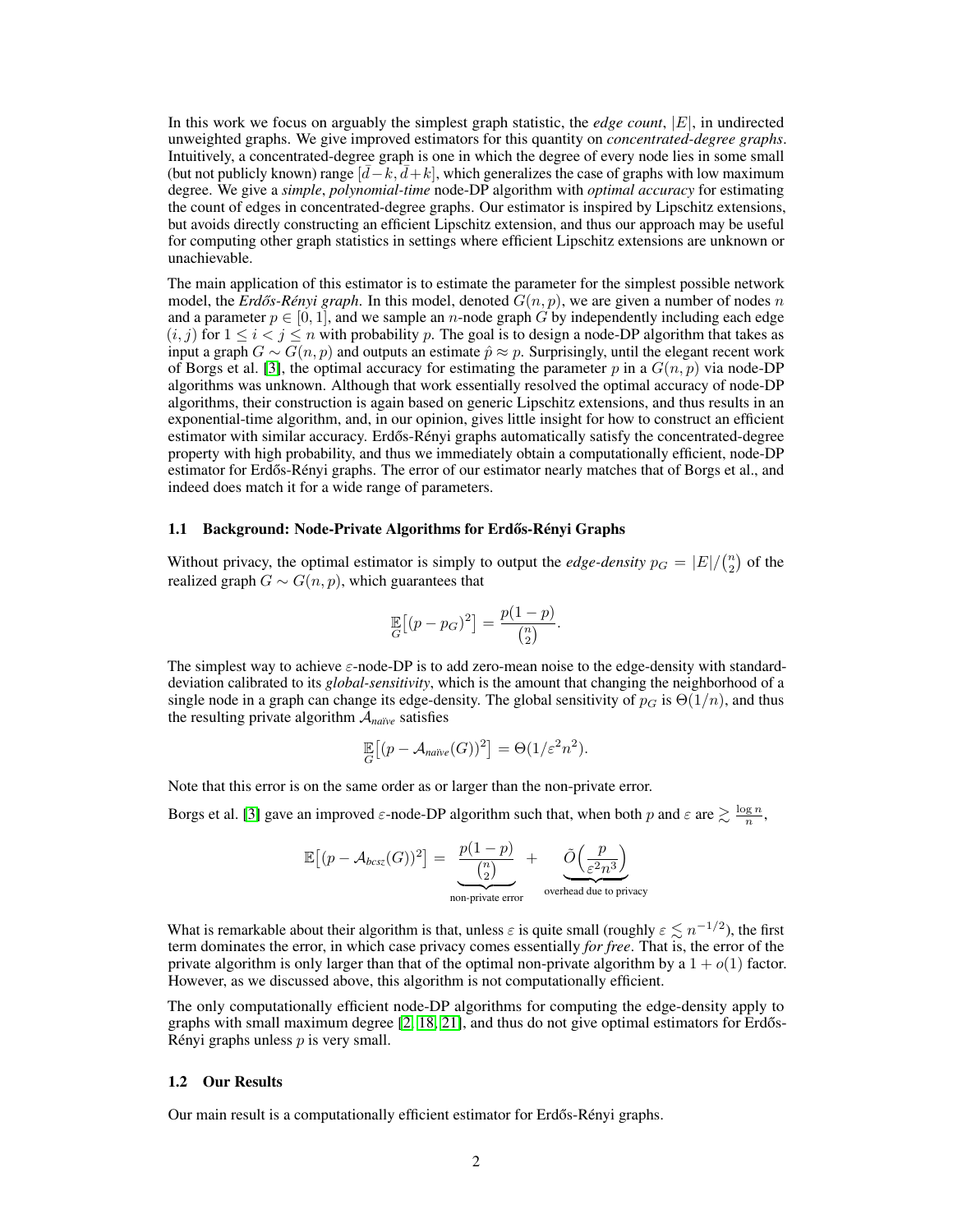**Theorem 1.1** (Erdős-Rényi Graphs, Informal). *There is an*  $O(n^2)$ -time  $\varepsilon$ -node-DP algorithm A such *that for every n and every*  $p \ge 1/n$ *, if*  $G \sim G(n, p)$ *, then* 

$$
\mathbb{E}_{G,A}\left[ (p - \mathcal{A}(G))^2 \right] = \underbrace{\frac{p(1-p)}{\binom{n}{2}}} \underset{\text{non-private error}}{\underbrace{\left( \frac{p}{\varepsilon^2 n^3} + \frac{1}{\varepsilon^4 n^4} \right)}}
$$

The error of Theorem 1.1 matches that of the exponential-time estimator of Borgs et al. [3] up to the additive  $\tilde{O}(1/\varepsilon^4 n^4)$  term, which is often not the dominant term in the overall error. In particular, the error of our estimator is still within a  $1 + o(1)$  factor of the optimal non-private error unless  $\varepsilon$  or p is quite small—for example, when p is a constant and  $\varepsilon \gtrsim n^{-1/2}$ .

Our estimator actually approximates the edge density for a significantly more general class of graphs than merely Erdős-Rényi graphs. Specifically, Theorem 1.1 follows from a more general result for the family of *concentrated-degree graphs*. For  $k \in \mathbb{N}$ , define  $\mathcal{G}_{n,k}$  to be the set of *n*-node graphs such that the degree of every node is between  $\bar{d} - k$  and  $\bar{d} + k$ , where  $\bar{d} = 2|E|/n$  is the average degree of the graph.

**Theorem 1.2** (Concentrated-Degree Graphs, Informal). *For every*  $k \in \mathbb{N}$ , there is an  $O(n^2)$ -time *ε*-node-DP algorithm A such that for every n and every  $G \in \mathcal{G}_{n,k}$ ,

$$
\mathbb{E}\left[\left(p_G - \mathcal{A}(G)\right)^2\right] = O\left(\frac{k^2}{\varepsilon^2 n^4} + \frac{1}{\varepsilon^4 n^4}\right)
$$

where  $p_G = |E|/{n \choose 2}$  is the empirical edge density of G.

Theorem 1.1 follows from Theorem 1.2 by using the fact that for an Erdős-Rényi graph, with overwhelming probability the degree of every node lies in an interval of width  $\tilde{O}(\sqrt{pn})$  around the average degree.

The main technical ingredient in Theorem 1.2 is to construct a *low sensitivity* estimator  $f(G)$  for the number of edges. The first property we need is that when  $G$  satisfies the concentrated degree property,  $f(G)$  equals the number of edges in G. The second property of the estimator we construct is that its *smooth sensitivity* [20] is low on these graphs G. At a high level, the smooth sensitivity of  $f$  at a graph  $G$  is the most that changing the neighborhood of a small number of nodes in  $G$  can change the value of  $f(G)$ . Once we have this property, it is sufficient to add noise to  $f(G)$  calibrated to its smooth sensitivity. We construct  $f$  by carefully reweighting edges that are incident on nodes that do not satisfy the concentrated-degree condition.

Finally, we are able to show that Theorem 1.2 is optimal for concentrated-degree graphs. In additional to being a natural class of graphs in its own right, this lower bound demonstrates that in order to improve Theorem 1.1, we will need techniques that are more specialized to Erdős-Rényi graphs.

Theorem 1.3 (Lower Bound, Informal). *For every* n *and* k*, and every* ε*-node-DP algorithm* A*, there is some*  $G \in \mathcal{G}_{n,k}$  *such that*  $\mathbb{E}_A$  $\left[ (p_G - \mathcal{A}(G))^2 \right] = \Omega \left( \frac{k^2}{\varepsilon^2 n} \right)$  $\frac{k^2}{\varepsilon^2 n^4} + \frac{1}{\varepsilon^4 n^4}$ ). The same bound applies to  $(\varepsilon, \delta)$ -node-DP algorithms with sufficiently small  $\delta \lesssim \varepsilon$ .

# 2 Preliminaries

Let  $\mathcal{G}_n$  be the set of *n*-node graphs. We say that two graphs  $G, G' \in \mathcal{G}_n$  are *node-adjacent*, denoted  $G \sim G'$ , if G' can be obtained by G modifying the neighborhood of a single node i. That is, there exists a single node i such that for every edge  $e$  in the symmetric difference of  $G$  and  $G'$ ,  $e$  is incident on i. As is standard in the literature on differential privacy, we treat n as a fixed quantity and define adjacency only for graphs with the same number of nodes. We could easily extend our definition of adjacency to include adding or deleting a single node itself.

**Definition 2.1** (Differential Privacy [9]). A randomized algorithm  $A: \mathcal{G}_n \to \mathcal{R}$  is  $(\varepsilon, \delta)$ -node*differentially private if for every*  $G \sim G' \in \mathcal{G}_n$  *and every*  $R \subseteq \mathcal{R}$ *,* 

$$
\mathbb{P}[\mathcal{A}(G) \in R] \le e^{\varepsilon} \cdot \mathbb{P}[\mathcal{A}(G') \in R] + \delta.
$$

*If*  $\delta = 0$  *we will simply say that*  $\hat{A}$  *is*  $\epsilon$ -node-differentially private. As we only consider node *differential privacy in this work, we will frequently simply say that* A *satisfies differential privacy.*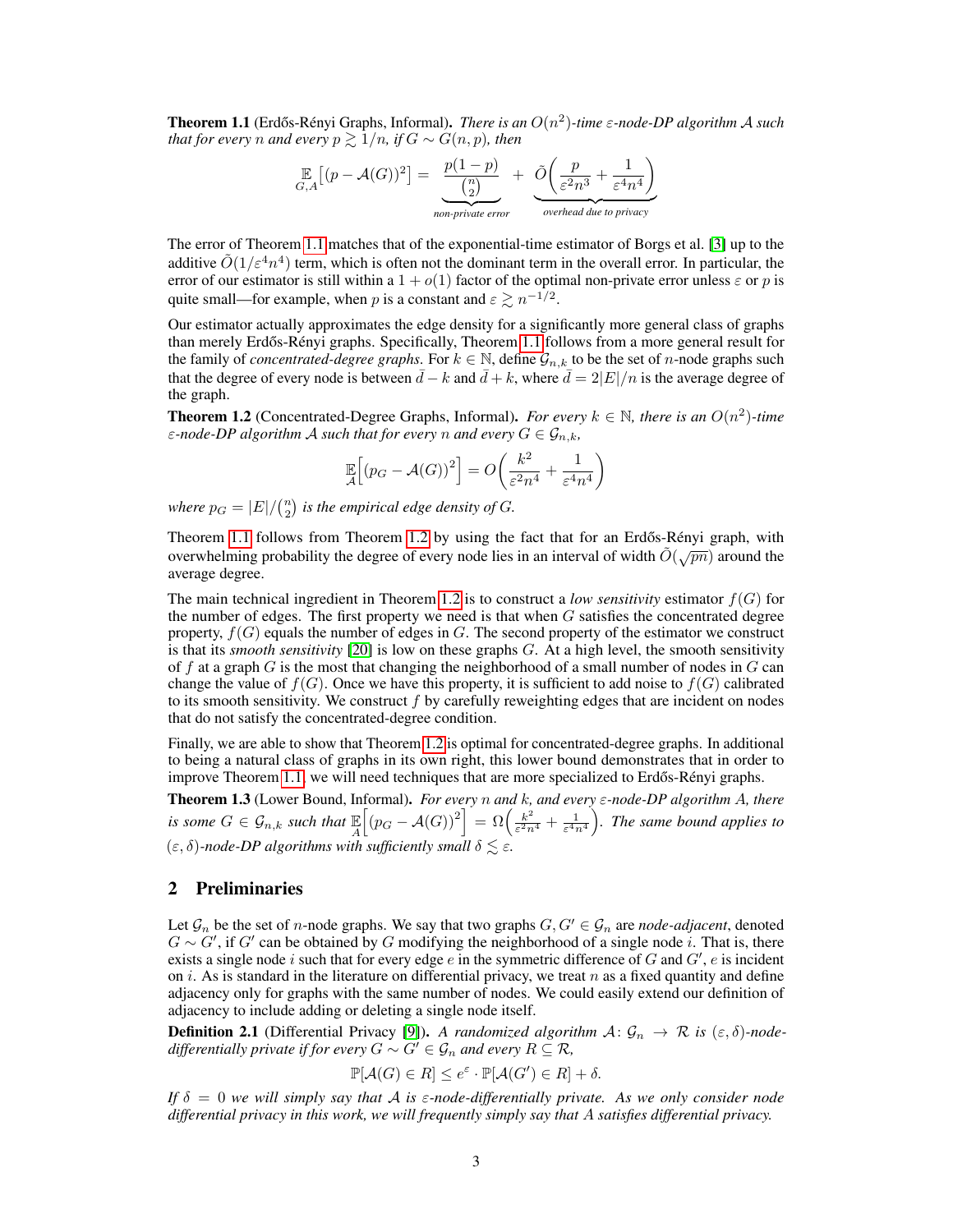The next lemma is the basic composition property of differential privacy.

**Lemma 2.2** (Composition [9]). *If*  $A_1, A_2$ :  $G_n \rightarrow \mathbb{R}$  *are each*  $(\varepsilon, \delta)$ -node-differentially private *algorithms, then the mechanism*  $\mathcal{A}(G) = (\mathcal{A}_1(G), \mathcal{A}_2(G))$  *satisfies* ( $2\varepsilon, 2\delta$ )-node-differential privacy. *The same holds if*  $A_2$  *may depend on the output of*  $A_1$ *.* 

We will say that two graphs  $G, G'$  are at *node distance*  $c$  if there exists a sequence of graphs  $G = G_0 \sim G_1 \sim \cdots \sim G_c = G'$ . The standard *group privacy* property of differential privacy yields the following guarantees for graphs at node distance  $c > 1$ .

**Lemma 2.3** (Group Privacy [9]). *If*  $A: \mathcal{G}_n \to \mathcal{R}$  *is*  $(\varepsilon, \delta)$ *-node-differentially private and*  $G, G'$  *are at node-distance c, then for every*  $R \subseteq \mathcal{R}$ *,* 

$$
\mathbb{P}[\mathcal{A}(G) \in R] \le e^{c\varepsilon} \cdot \mathbb{P}[\mathcal{A}(G') \in R] + ce^{c\varepsilon} \delta.
$$

Sensitivity and Basic DP Mechanisms. The main differentially private primitive we will use is *smooth sensitivity* [20]. Let  $f: \mathcal{G}_n \to \mathbb{R}$  be a real-valued function. For a graph  $G \in \mathcal{G}_n$ , we can define the *local sensitivity* of f at G and the *global sensitivity* of f to be

$$
LS_f(G) = \max_{G': G' \sim G} |f(G) - f(G')| \quad \text{and} \quad GS_f = \max_G LS_f(G) = \max_{G' \sim G} |f(G) - f(G')|.
$$

A basic result in differential privacy says that we can achieve privacy for any real-valued function  $f$ by adding noise calibrated to the global sensitivity of f.

**Theorem 2.4** (DP via Global Sensitivity [9]). Let  $f : \mathcal{G}_n \to \mathbb{R}$  be any function. Then the algorithm  $\mathcal{A}(G) = f(G) + \frac{GS_f}{\varepsilon} \cdot Z$ , where Z is sampled from a standard Laplace distribution,<sup>1</sup> satisfies ( $\varepsilon$ , 0)*-differential privacy. Moreover, this mechanism satisfies*  $\mathbb{E}[ (\mathcal{A}(G) - f(G))^2 ] = O(GS_f/\varepsilon)$ , *and for every*  $t > 0$ ,  $\mathbb{P}[\vert \mathcal{A}(G) - f(G) \vert \geq t \cdot GS_f/\varepsilon] \leq \exp(-t)$ .

In many cases the global sensitivity of  $f$  is too high, and we want to use a more refined mechanism that adds instance-dependent noise that is more comparable to the local sensitivity. This can be achieved via the *smooth sensitivity* framework of Nissim et al. [20].

**Definition 2.5** (Smooth Upper Bound [20]). Let  $f : \mathcal{G}_n \to \mathbb{R}$  be a real-valued function and  $\beta > 0$ *be a parameter. A function*  $S: \mathcal{G}_n \to \mathbb{R}$  *is a*  $\beta$ *-smooth upper bound on*  $LS_f$  *if* 

- *1. for all*  $G \in \mathcal{G}_n$ ,  $S(G) \geq LS_f(G)$ , and
- *2. for all neighboring*  $G \sim G' \in \mathcal{G}_n$ ,  $S(G) \leq e^{\beta} \cdot S(G')$ .

The key result in smooth sensitivity is that we can achieve differential privacy by adding noise to  $f(G)$  proportional to any smooth upper bound  $S(G)$ .

**Theorem 2.6** (DP via Smooth Sensitivity [20, 4]). Let  $f : \mathcal{G}_n \to \mathbb{R}$  be any function and S be a β-smooth upper bound on the local sensitivity of f for any  $\beta \leq \varepsilon$ . Then the algorithm  $\mathcal{A}(G)$  =  $f(G) + \frac{S(G)}{S(G)} \cdot Z$ , where Z is sampled from a Student's t-distribution with 3 degrees of freedom,<sup>2</sup> *satisfies*  $(\tilde{O}(\varepsilon), 0)$ *-differential privacy.* 

*Moreover, for any*  $G \in \mathcal{G}_n$ *, this algorithm satisfies*  $\mathbb{E}\left[ (\mathcal{A}(G) - f(G))^2 \right] = O(S(G)^2 / \varepsilon^2)$ *.* 

## 3 An Estimator for Concentrated-Degree Graphs

#### 3.1 The Estimator

In order to describe the estimator we introduce some key notation. The input to the estimator is a graph  $G = (V, E)$  and a parameter  $k^*$ . Intuitively,  $k^*$  should be an upper bound on the concentration

<sup>&</sup>lt;sup>1</sup>The standard Laplace distribution Z has  $\mathbb{E}[Z] = 0, \mathbb{E}[Z^2] = 2$ , and density  $\mu(z) \propto e^{-|z|}$ .

<sup>&</sup>lt;sup>2</sup>The Student's t-distribution with 3 degrees of freedom can be efficiently sampled by choosing  $X, Y_1, Y_2, Y_3 \sim \mathcal{N}(0, 1)$  independently from a standard normal and returning  $Z = X/\sqrt{Y_1^2 + Y_2^2 + Y_3^2}$ . This distribution has  $\mathbb{E}[Z] = 0$  and  $\mathbb{E}[Z^2] = 3$ , and its density is  $\mu(z) \propto 1/(1+z^2)^2$ .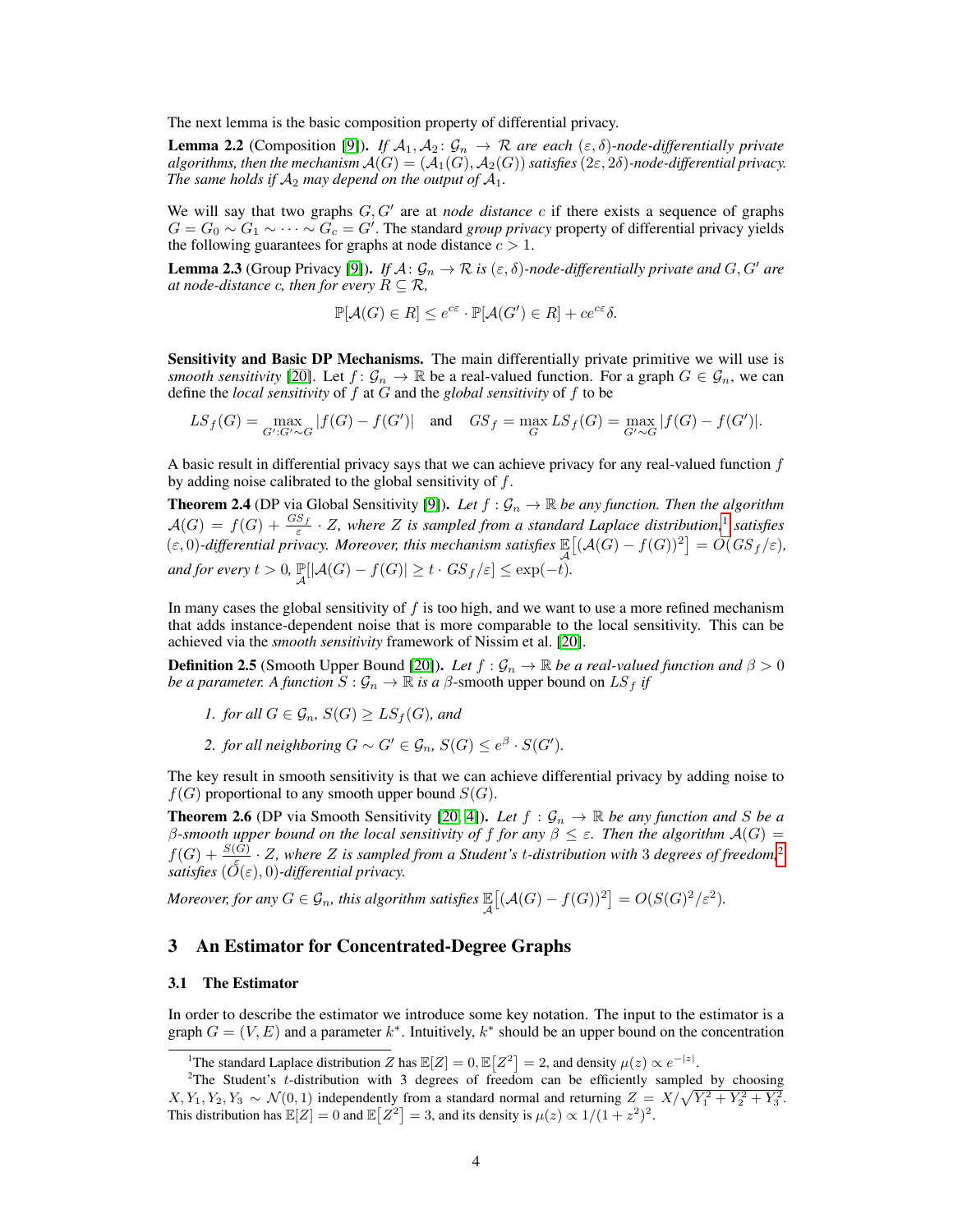Algorithm 1: Estimating the edge density of a concentrated-degree graph.

**Input:** A graph  $G \in \mathcal{G}_n$  and parameters  $\varepsilon > 0$  and  $k^* \geq 0$ . **Output:** A parameter  $0 \le \hat{p} \le 1$ .

Let 
$$
p_G = \frac{1}{\binom{n}{2}} \sum_e x_e
$$
 and  $\bar{d}_G = (n-1)p_G$ .

Let  $\beta = \min(\varepsilon, 1)$  $\overline{k^*}).$ 

Let  $k_G > 0$  be the smallest positive integer such that at most  $k_G$  vertices have degree outside  $[\bar{d}_{G} - k^* - 3k_G, \bar{d}_{G} + k^* + 3k_G].$ 

For  $v \in V$ , let  $t_v = \min\{|t| : \deg_G(v) \pm t \in [\bar{d}_G - k^* - 3k_G, \bar{d}_G + k^* + 3k_G]\}$  and let  $\mathsf{wt}_G(v) = \max(0, 1 - \beta t_v).$ 

For each  $u, v \in V$ , let wt $_G(\{u, v\}) = \min(\mathsf{wt}_G(u), \mathsf{wt}_G(v))$  and let  $\mathsf{val}_G(e) = \mathsf{wt}_G(e) \cdot x_e + (1 - \mathsf{wt}_G(e)) p_G.$ 

Let  $f(G) = \sum$  $u \neq v$ val<sub>G</sub>( $\{u, v\}$ ), where the sum is over unordered pairs of vertices.

Let

$$
s = \max_{\ell \in L} 210 \cdot e^{-\beta \ell} \cdot (k_G + \ell + k^* + \beta (k_G + \ell)(k_G + \ell + k^*) + 1/\beta),
$$

where  $L = \{0, \lfloor 1/\beta - k_G - k^* \rfloor, \lceil 1/\beta - k_G - k^* \rceil \}.$ Return  $\frac{1}{\binom{n}{2}} \cdot (f(G) + (s/\varepsilon) \cdot Z)$ , where Z is sampled from a Student's t-distribution with three degrees of freedom.

parameter of the graph, although we obtain more general results when  $k^*$  is not an upper bound, in case the user does not have an *a priori* upper bound on this quantity.

For a graph  $G = (V, E)$ , let  $p_G = |E| / {n \choose 2}$  be the empirical edge density of G, and let  $\bar{d}_G =$  $(n-1)p_G$  be the empirical average degree of G. Let  $k_G$  be the smallest positive integer value such that at most  $k_G$  vertices of G have degree differing from  $\bar{d}_G$  by more than  $k_G' := k^* + 3k_G$ . Define  $I_G = [\bar{d}_G - k'_G, \bar{d}_G + k'_G].$  For each vertex  $v \in V$ , let  $t_v = \min\{|t| : \deg_G(v) \pm t \in I_G\}$  be the distance between  $\deg_G(v)$  and the interval  $I_G$ , and define the *weight*  $wt_G(v)$  of v as follows. For a parameter  $\beta > 0$  to be specified later, let

$$
\text{wt}_G(v) = \begin{cases} 1 & \text{if } t_v = 0\\ 1 - \beta t_v & \text{if } t_v \in (0, 1/\beta] \\ 0 & \text{otherwise.} \end{cases}
$$

That is,  $wt_G(v) = \max(0, 1 - \beta t_v)$ . For each pair of vertices  $e = \{u, v\}$ , define the *weight*  $wt_G(e)$ and *value*  $\mathsf{val}_G(e)$  as follows. Let

$$
\text{wt}_G(e) = \min(\text{wt}_G(u), \text{wt}_G(v)) \quad \text{and} \quad \text{val}_G(e) = \text{wt}_G(e) \cdot x_e + (1 - \text{wt}_G(e)) \cdot p_G,
$$

where  $x_e$  denotes the indicator variable on whether  $e \in E$ . Define the function  $f(G)$  =  $\sum_{u,v \in V}$  val $_G(\{u, v\})$  to be the total value of all pairs of vertices in the graph, where the sum is over unordered pairs of distinct vertices.

Once we construct this function f, we add noise to f proportional to a  $\beta$ -smooth upper bound on the sensitivity of  $f$ , which we derive in this section. Pseudocode for our estimator is given in Algorithm 1.

## 3.2 Analysis Using Smooth Sensitivity

We begin by bounding the local sensitivity  $LS_f(G)$  of the function f defined above.

**Lemma 3.1.** *For*  $\beta = \Omega(1/n)$ *, we have that*  $LS_f(G) = O((k_G + k^*)(1 + \beta k_G) + \frac{1}{\beta})$ *. In particular, for*  $\beta \in [1/n, 1]$ *, we have*  $LS_f(G) < 210((k_G + k^*)(1 + \beta k_G) + 1/\beta)$ *.*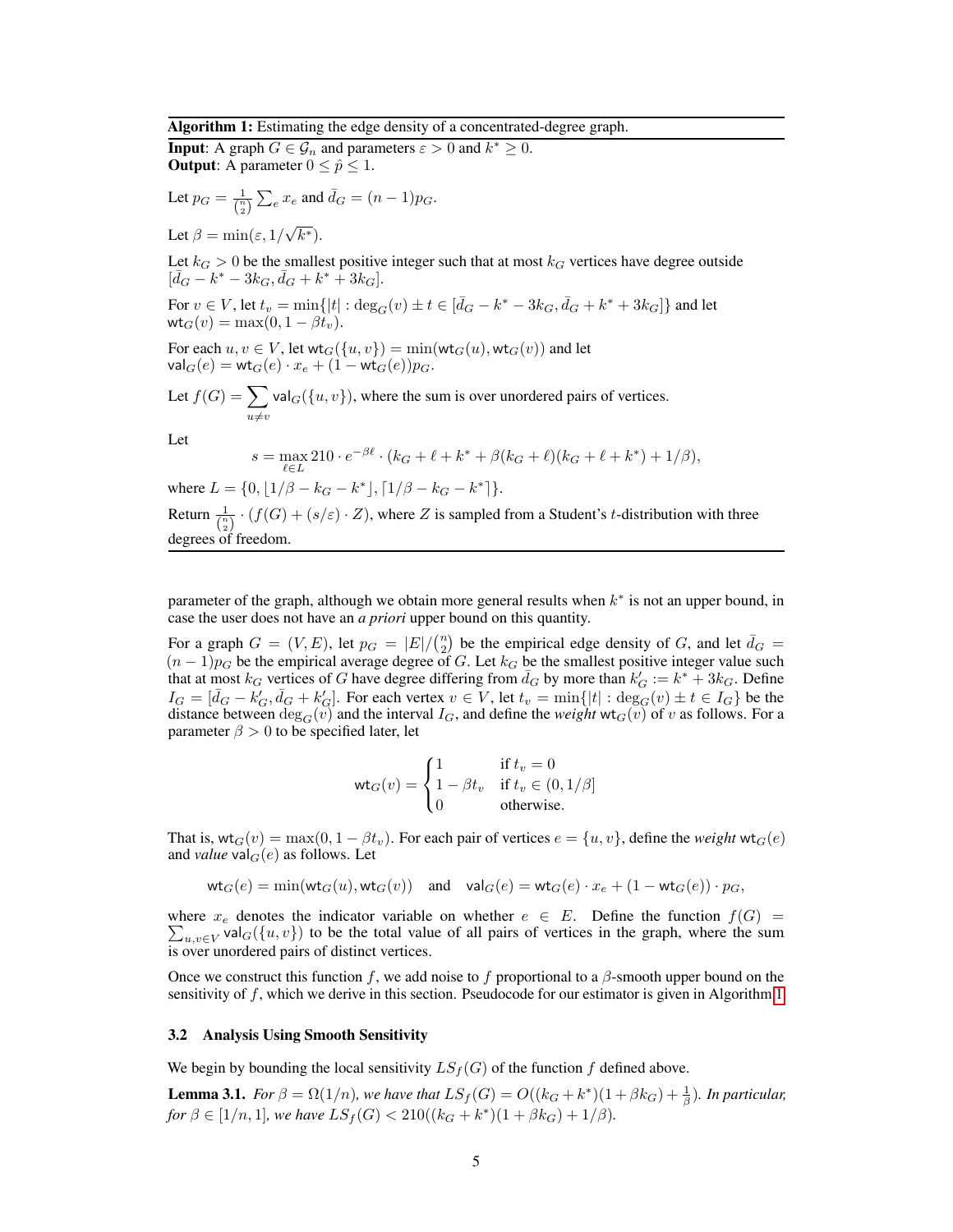*Proof.* Consider any pair of graphs  $G, G'$  differing in only a single vertex  $v^*$ , and note that the empirical edge densities  $p_G$  and  $p_{G'}$  can differ by at most  $\frac{2}{n} < \frac{2}{n-1}$ , so  $\bar{d}_G$  and  $\bar{d}_{G'}$  can differ by at most 2. Moreover, for any vertex  $v \neq v^*$ , the degree of v can differ by at most 1 between G and G'. Consequently, by the Triangle Inequality, for any  $v \neq v^*$ ,  $|\bar{d}_G - \deg_G(v)|$  can differ from  $|\bar{d}_{G'} - \deg_{G'}(v)|$  by at most 3 and  $|k_G - k_{G'}| \leq 1$ , so wt<sub>G</sub>(v) can differ from wt<sub>G'</sub>(v) by at most 6β.

Let Far<sub>G</sub> denote the set of at most  $k_G$  vertices whose degree differs from  $\bar{d}_G$  by more than  $k_G' =$  $k^* + 3k_G$ . For any vertices  $u, v \notin \mathsf{Far}_G \cup \mathsf{Far}_{G'} \cup \{v^*\}$ , we have  $\mathsf{wt}_G(\{u, v\}) = \mathsf{wt}_{G'}(\{u, v\}) = 1$ , so val $_G(\{u, v\}) = \text{val}_{G}(\{u, v\})$ , since the edge  $\{u, v\}$  appears in G if and only if it appears in G'.

Now consider edges  $\{u, v\}$  such that  $u, v \neq v^*$  but  $u \in \text{Far}_G \cup \text{Far}_{G'}$  (and v may or may not be as well). If  $\deg_G(u) \notin [\overline{d}_G - k_G'', \overline{d}_G + k_G'']$  for  $k_G'' = k_G' + 1/\beta + 3$ , then  $\text{wt}_G(u) = \text{wt}_{G'}(u) = 0$  and so  $|\text{val}_G(\{u, v\}) - \text{val}_{G'}(\{u, v\})| = |p_G - p_{G'}| \le 2/n$ . Otherwise,  $\deg_G(u) \in [\bar{d}_G - k_G'', \bar{d}_G + k_G'']$ . We can break up the sum

$$
f_u(G) := \sum_{v \neq u} \mathsf{val}_G(\{u, v\}) = \sum_{v \neq u} \mathsf{wt}_G(\{u, v\}) \cdot x_{\{u, v\}} + \sum_{v \neq u} (1 - \mathsf{wt}_G(\{u, v\})) p_G.
$$

Since at most  $k_G$  other vertices can have weight less than that of u, we can bound the first term by

$$
\sum_{v \neq u} \textsf{wt}_G(u) x_{\{u,v\}} \pm k_G \textsf{wt}_G(u) = \deg_G(u) \textsf{wt}_G(u) \pm k_G \textsf{wt}_G(u)
$$

and the second term by

$$
p_G \cdot \left( (n-1) - \sum_{v \neq u} \text{wt}_G(\{u, v\}) \right) = \bar{d}_G - \bar{d}_G \text{wt}_G(u) \pm p_G k_G \text{wt}_G(u)
$$

so the total sum is bounded by  $f_u(G) = \bar{d}_G + (\deg_G(u) - \bar{d}_G)wt_G(u) \pm 2k_Gwt_G(u)$ . Since  $|\text{wt}_G(u) - \text{wt}_{G'}(u)| \leq 6\beta$ , it follows that

$$
|f_u(G) - f_u(G')| \le 7 + 6\beta (k''_G + 3) + 9\beta + 6\beta k_G
$$
  
= 13 + 45\beta + 6\beta (k^\* + 4k\_G)  
= O(1 + \beta (k\_G + k^\*)).

Since there are at most  $k_G + k_G' \leq 2k_G + 1$  vertices in  $u \in \text{Far}_G \cup \text{Far}_{G'} \setminus \{v^*\}$ , the total difference in the terms of  $f(G)$  and  $f(G')$  corresponding to such vertices is at most  $2k_G + 1$  times this, which is  $O(k_G + \beta k_G(k_G + k^*))$ . However, we are double-counting any edges between two vertices in  $u \in \text{Far}_G \cup \text{Far}_{G'}$ ; the number of such edges is at most  $2k_G^2 + k_G = O(k_G^2)$ , and for any such edge  $e$ ,  $|\text{val}_G(e) - \text{val}_{G'}(e)| \leq 12\beta + 2/n = O(\beta + 1/n)$ . Consequently the error induced by this double-counting is at most  $(2k_G^2 + k_G)(12\beta + 2/n)$ , which is  $O(\beta k_G^2 + k_G^2/n)$ , so the total difference between the terms of  $f(G)$  and  $f(G')$  corresponding to such vertices is at most

$$
13 + 26k_G + 45\beta + 126\beta k_G + 6\beta k^* + 12\beta k^* k_G + 72\beta k_G^2 + 6k_G^2/n,
$$

which is still  $O(k_G + \beta k_G(k_G + k^*))$  for  $\beta = \Omega(1/n)$ .

Finally, consider the edges  $\{u, v^*\}$  involving vertex  $v^*$ . If  $wt_G(v^*) = 0$  then

$$
f_{v^*}(G) = \sum_{v \neq v^*} \text{val}_G(\{v^*, v\}) = (n-1)p_G = \bar{d}_G.
$$

If  $\text{wt}_G(v^*) = 1$  then  $\deg_G(v^*) \in [\bar{d}_G - k_G', \bar{d}_G + k_G'],$  so

$$
f_{v^*}(G) = \sum_{v \neq v^*} \text{val}_G(\{v^*, v\}) = \deg_G(v^*) \pm k_G = \bar{d}_G \pm k'_G \pm k_G.
$$

Otherwise,  $\deg_G(v^*) \in [\bar{d}_G - k'_G - 1/\beta, \bar{d}_G + k'_G + 1/\beta]$ . Then we have that

$$
f_{v^*}(G) = \sum_{v \neq v^*} \text{val}_G(\{v^*, v\})
$$
  
=  $\bar{d}_G + (\deg_G(v^*) - \bar{d}_G) \text{wt}_G(v^*) \pm k_G \text{wt}_G(v^*)$   
=  $\bar{d}_G \pm (\deg_G(v^*) - \bar{d}_G) \pm k_G$ ,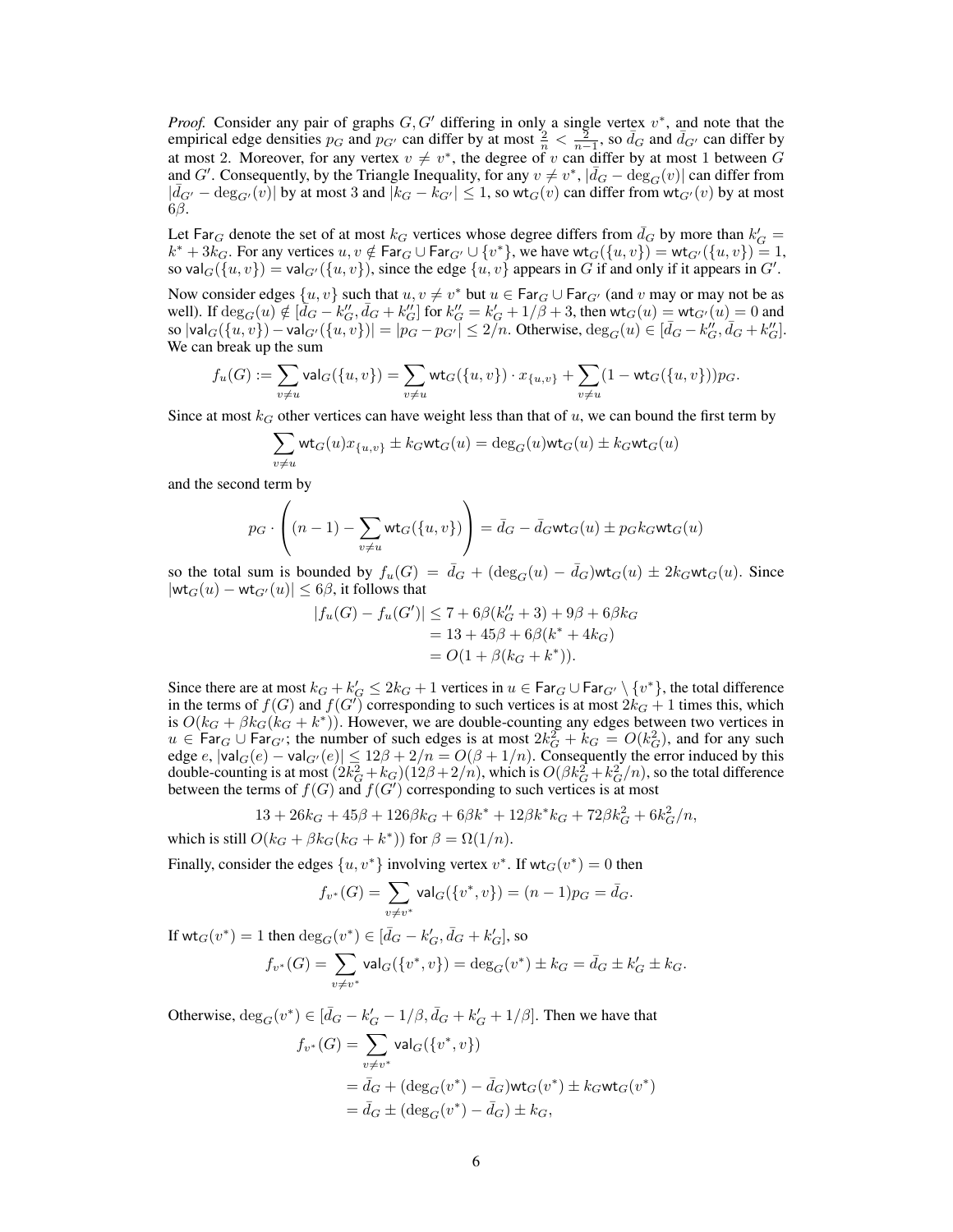so in either case we have that  $f_{v^*}(G) \in [\bar{d}_G - (k'_G + k_G + 1/\beta), \bar{d}_G + (k'_G + k_G + 1/\beta)].$  Consequently  $|f_{v^*}(G) - f_{v^*}(G')| \leq 3 + 8k_G + 2k^* + 2/\beta = O(k_G + k^* + 1/\beta).$ 

## Putting everything together, we have that

 $LS_f(G) \leq 16 + 34k_G + 2k^* + 45\beta + 126\beta k_G + 6\beta k^* + 12\beta k^* k_G + 72\beta k_G^2 + 6k_G^2/n + 2/\beta,$ which is  $O((k_G + k^*)(1 + \beta k_G) + 1/\beta)$  for  $\beta = \Omega(1/n)$ . In particular, for  $\beta \in [1/n, 1]$ , we have that  $LS_f(G) \leq 210((k_G + k^*)(1 + \beta k_G) + \frac{1}{\beta}).$ 

We now compute a smooth upper bound on  $LS_f(G)$ . Let

$$
g(k_G, k^*, \beta) = 210((k_G + k^*)(1 + \beta k_G) + \frac{1}{\beta})
$$

be the upper bound on  $LS_f(G)$  from Lemma 3.1, and let

$$
S(G) = \max_{\ell \ge 0} e^{-\ell \beta} g(k_G + \ell, k^*, \beta).
$$

Lemma 3.2. S(G) *is a* β*-smooth upper bound on the local sensitivity of* f*. Moreover, we have the bound*  $S(G) = O((k_G + k^*)(1 + \hat{\beta} \hat{k}_G) + \frac{1}{\beta}).$ 

*Proof.* For neighboring graphs  $G, G'$ , we have that

$$
S(G') = \max_{\ell \geq 0} e^{-\ell \beta} g(k_{G'} + \ell, k^*, \beta)
$$
  
\n
$$
\leq \max_{\ell \geq 0} e^{-\ell \beta} g(k_G + \ell + 1, k^*, \beta)
$$
  
\n
$$
= e^{\beta} \max_{\ell \geq 1} e^{-\ell \beta} g(k_G + \ell, k^*, \beta)
$$
  
\n
$$
\leq e^{\beta} \max_{\ell \geq 0} e^{-\ell \beta} g(k_G + \ell, k^*, \beta)
$$
  
\n
$$
= e^{\beta} S(G).
$$

Moreover, for fixed  $k_G, k^*, \beta$ , consider the function  $h(\ell) = e^{-\ell \beta} g(k_G + \ell, k^*, \beta)$ , and consider the derivative  $h'(\ell)$ . We have that  $h'(\ell) = 210 \cdot \beta e^{-\ell \beta} (k_G + \ell)(1 - \beta(k_G + \ell + k^*))$ . Consequently the only possible local maximum for  $\ell > 0$  would occur for  $\ell = 1/\beta - k_G - k^*$ ; note that the function h decreases as  $\ell \to \infty$ . Consequently the maximum value of h occurs for some  $\ell \leq 1/\beta$ , and so we can show by calculation that  $S(G) < 630 \cdot ((k_G + k^*)(1 + \beta k_G) + \frac{1}{\beta})$  as desired.  $\Box$ 

*Remark.* Note that  $S(G)$  can be computed efficiently, since  $\ell$  can be restricted to the nonnegative integers and so the only candidate values for  $\ell$  are 0,  $\left[1/\beta - k_G - k^*\right]$ , and  $\left[1/\beta - k_G - k^*\right]$ . **Theorem 3.3.** *Algorithm 1* is  $(O(\varepsilon), 0)$ *-differentially private for*  $\varepsilon \geq 1/n$ *. Moreover, for any k*-concentrated n-vertex graph  $G = (V, E)$  with  $k \geq 1$ , we have that Algorithm 1 satisfies

$$
\mathbb{E}\left[\left(\frac{|E|}{\binom{n}{2}} - \mathcal{A}_{\varepsilon,k}(G)\right)^2\right] = O\left(\frac{k^2}{\varepsilon^2 n^4} + \frac{1}{\varepsilon^4 n^4}\right)
$$

*Proof.* Algorithm 1 computes function f and releases it with noise proportional to a  $\beta$ -smooth upper bound on the local sensitivity for  $\beta \leq \varepsilon$ . Consequently  $(O(\varepsilon), 0)$ -differential privacy follows immediately from Theorem 2.6.

We now analyze its accuracy on k-concentrated graphs G. If G is k-concentrated and  $k^* \geq k$ , then  $\text{wt}_G(v) = 1$  for all vertices  $v \in V$  and  $\text{val}_G(\{u, v\}) = x_{\{u, v\}}$  for all  $u, v \in V$ , and so  $f(G) = |E|$ . Consequently Algorithm 1 computes the edge density of a  $k$ -concentrated graph with noise distributed according to the Student's *t*-distribution scaled by a factor of  $S(G)/(\varepsilon{n \choose 2})$ .

Since G is k-concentrated, we also have that  $k_G = 1$ , and so  $S(G) = O(k + \beta(k+1) + 1/\beta) \le$  $O(k + 1/\varepsilon)$  by Lemma 3.2. The variance of the Student's t-distribution with three degrees of freedom is  $O(1)$ , so the expected squared error of the algorithm is

$$
O\left(\frac{(k+1/\varepsilon)^2}{\varepsilon^2n^4}\right) = O\left(\frac{k^2}{\varepsilon^2n^2} + \frac{1}{\varepsilon^4n^4}\right)
$$

as desired.

 $\Box$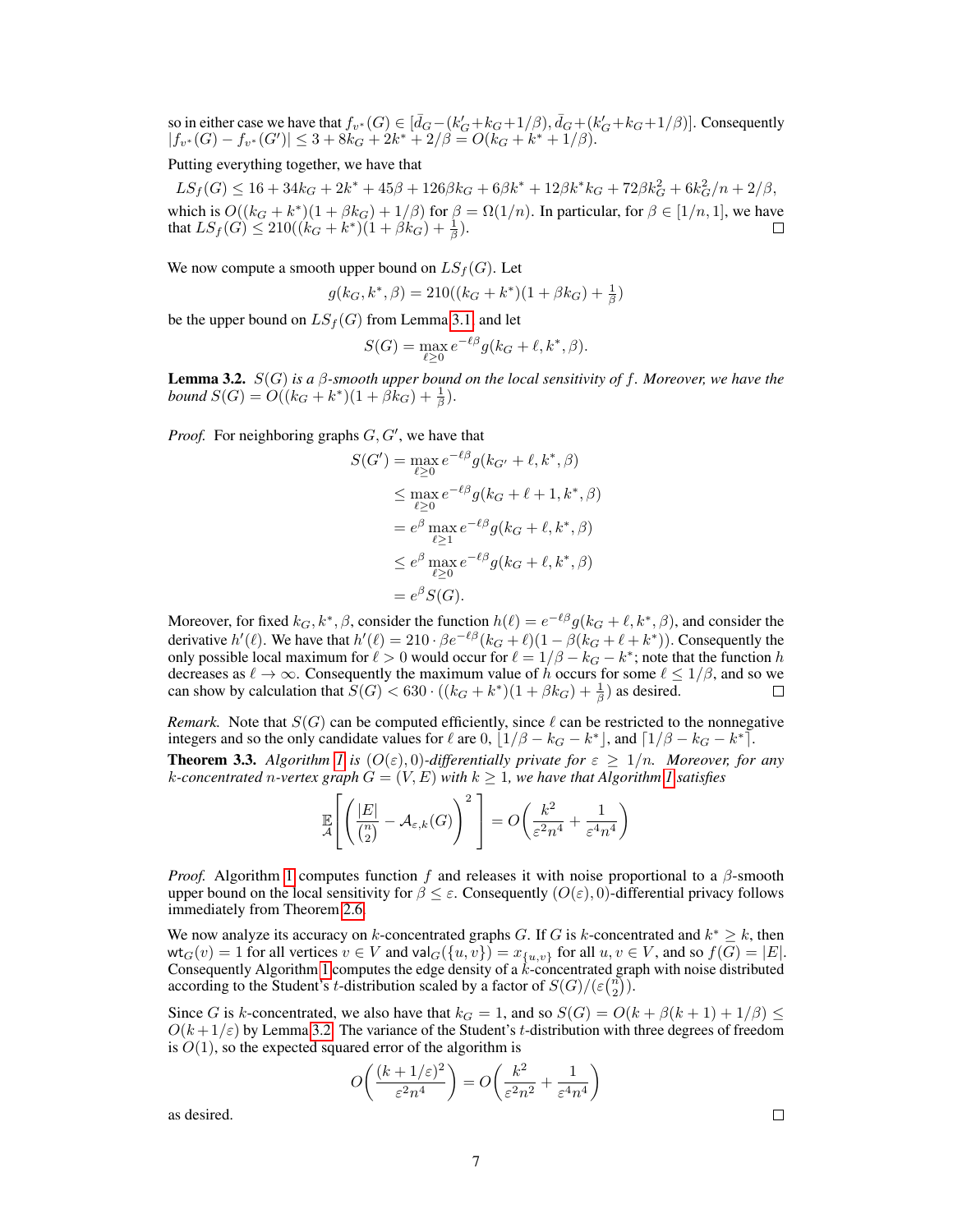## 4 Application to Erdős-Rényi Graphs

In this section we show how to apply Algorithm 1 to estimate the parameter of an Erdős-Rényi graph.

Algorithm 2: Estimating the parameter of an Erdős-Rényi graph. **Input:** A graph  $G \in \mathcal{G}_n$  and parameters  $\varepsilon, \alpha > 0$ . **Output:** A parameter  $0 \le \hat{p} \le 1$ . Let  $\tilde{p}' \leftarrow \frac{1}{\binom{n}{2}} \sum_{e} x_e + (2/\varepsilon n) \cdot Z$  where Z is a standard Laplace Let  $\tilde{p} \leftarrow \tilde{p}' + 4\log(1/\alpha)/\varepsilon n$  and  $\tilde{k} \leftarrow \sqrt{\tilde{p}n\log(n/\alpha)}$ Return  $\hat{p} \leftarrow A_{\tilde{k},\varepsilon}(G)$  where  $A_{\tilde{k},\varepsilon}$  is Algorithm 1 with parameters  $\tilde{k}$  and  $\varepsilon$ 

It is straightforward to prove that this mechanism satisfies differential privacy.

**Theorem 4.1.** *Algorithm* 2 *satisfies*  $(O(\varepsilon), 0)$ *-node-differential privacy for*  $\varepsilon \geq 1/n$ *.* 

*Proof.* The first line computes the empirical edge density of the graph G, which is a function with global sensitivity  $(n-1)/(n/2) = 2/n$ . Therefore by Theorem 2.4 this step satisfies  $(\varepsilon, 0)$ -differential privacy. The third line runs an algorithm that satisfies  $(O(\varepsilon), 0)$ -differential privacy for every fixed parameter k. By Lemma 2.2, the composition satisfies  $(O(\varepsilon), 0)$ -differential privacy.  $\Box$ 

Next, we argue that this algorithm satisfies the desired accuracy guarantee.

**Theorem 4.2.** *For every*  $n \in \mathbb{N}$  *and*  $\frac{1}{2} \ge p \ge 0$ *, and an appropriate parameter*  $\alpha > 0$ *, Algorithm* 2 *satisfies*  $1<sub>2</sub>$ 

$$
\mathop{\mathbb{E}}_{G \sim G(n,p), \mathcal{A}} \left[ (p - \mathcal{A}(G))^2 \right] = \frac{p(1-p)}{\binom{n}{2}} + \tilde{O}\left( \frac{\max\{p, \frac{1}{n}\}}{\varepsilon^2 n^3} + \frac{1}{\varepsilon^4 n^4} \right)
$$

*Proof.* We will prove the result in the case where  $p \geq \frac{\log n}{n}$ . The case where p is smaller will follow immediately by using  $\frac{\log n}{n}$  as an upper bound on p. The first term in the bound is simply the variance of the empirical edge-density  $\bar{p}$ . For the remainder of the proof we will focus on bounding variance of the empirical edge-density  $\bar{p}$ . For the remainder of the proof we will focus on bounding  $\mathbb{E}[(\bar{p}-\hat{p})^2].$ 

A basic fact about  $G(n, p)$  for  $p \geq \frac{\log n}{n}$  is that with probability at least  $1 - 2\alpha$ : (1)  $|\bar{p} - p| \leq$  $2\log(1/\alpha)/n$ , and (2) the degree of every node *i* lies in the interval  $[\bar{d} \pm \sqrt{pn \log(n/\alpha)}]$  where  $\bar{d}$  is the average degree of  $G$ . We will assume for the remainder that these events hold.

Using Theorem 2.4, we also have that with probability at least  $1 - \alpha$ , the estimate  $\tilde{p}'$  satisfies  $|\bar{p}-\tilde{p}'| \leq 4\log(1/\alpha)/\varepsilon n$ . We will also assume for the remainder that this latter event holds. Therefore, we have  $p \leq \tilde{p}$  and  $p \geq \tilde{p} - 8 \log(1/\alpha)/\varepsilon n$ .

Assuming this condition holds, the graph will have  $k$  concentrated degrees for  $k$  as specified on line 2 of the algorithm. Since this assumption holds, we have

$$
\mathbb{E}\Big[ (\bar{p} - A_{\tilde{k},\varepsilon}(G))^2 \Big] = \tilde{O}\Bigg( \frac{\tilde{k}^2}{\varepsilon^2 n^4} + \frac{1}{\varepsilon^4 n^4} \Bigg) = \tilde{O}\Bigg( \frac{pn + \frac{1}{\varepsilon n}}{\varepsilon^2 n^4} + \frac{1}{\varepsilon^4 n^4} \Bigg) = \tilde{O}\Bigg( \frac{pn}{\varepsilon^2 n^4} + \frac{1}{\varepsilon^4 n^4} \Bigg)
$$

To complete the proof, we can plug in a suitably small  $\alpha = 1/\text{poly}(n)$  so that the  $O(\alpha)$  probability of failure will not affect the overall mean-squared error in a significant way. П

# 5 Lower Bounds for Concentrated-Degree Graphs

In this section we prove a lower bound for estimating the number of edges in concentrated-degree graphs. Theorem 5.1, which lower bounds the mean squared error, follows from Jensen's Inequality.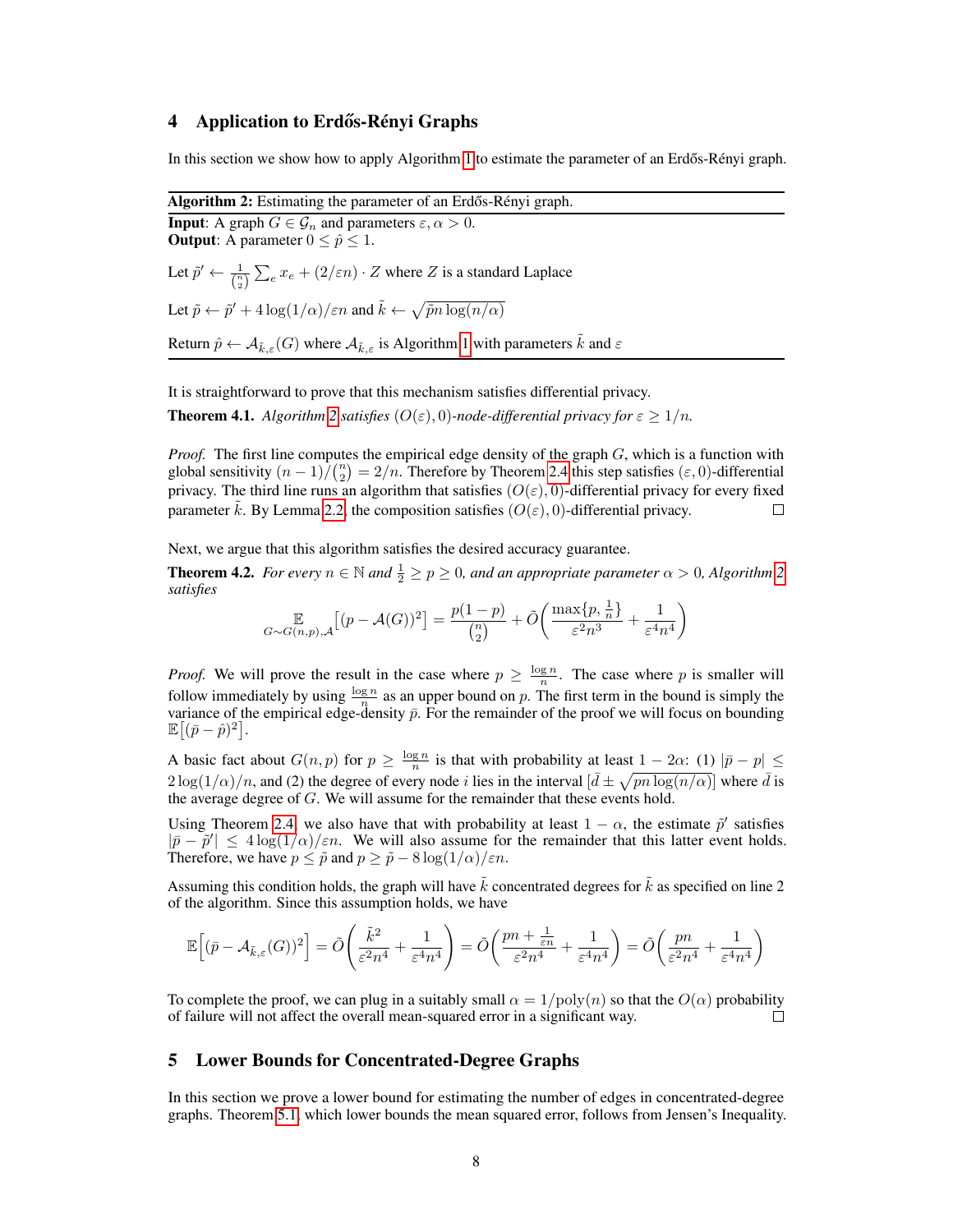**Theorem 5.1.** For every  $n, k \in \mathbb{N}$ , every  $\varepsilon \in [\frac{2}{n}, \frac{1}{4}]$  and  $\delta \leq \frac{\varepsilon}{32}$ , and every  $(\varepsilon, \delta)$ -node-DP algorithm A, there exists  $G \in \mathcal{G}_{n,k}$  such that  $\mathbb{E}[|p_G - \mathcal{A}(G)|] = \Omega\left(\frac{k}{\varepsilon n^2} + \frac{1}{\varepsilon^2 n^2}\right)$ .

The proof relies only on the following standard fact about differentially private algorithms.

**Lemma 5.2.** Suppose there are two graphs  $G_0, G_1 \in G_{n,k}$  at node distance at most  $\frac{1}{\varepsilon}$  from *one another.* Then for every  $(\varepsilon, \frac{\varepsilon}{32})$ -node-DP algorithm A, there exists  $b \in \{0,1\}$  such that  $\mathbb{E}[|p_{G_b} - A(G_b)|] = \Omega(|p_{G_0} - p_{G_1}|).$ 

We will construct two simple pairs of graphs to which we can apply Lemma 5.2.

**Lemma 5.3** (Lower bound for large k). *For every*  $n, k \in \mathbb{N}$  and  $\varepsilon \geq 2/n$ , there is a pair of graphs  $G_0, G_1 \in \mathcal{G}_{n,k}$  at node distance  $1/\varepsilon$  such that  $|p_{G_0} - p_{G_1}| = \Omega(\frac{k}{\varepsilon n^2})$ .

*Proof.* Let  $G_0$  be the empty graph on n nodes. Note that  $p_{G_0} = 0$ ,  $\bar{d}_{G_0} = 0$ , and  $G_0$  is in  $\mathcal{G}_{n,k}$ .

We construct  $G_1$  as follows. Start with the empty bipartite graph with  $\frac{1}{\varepsilon}$  nodes on the left and  $n-\frac{1}{\varepsilon}$ nodes on the right. We connect the first node on the left to each of the first  $k$  nodes on the right, then the second node on the left to each of the next  $k$  nodes on the right and so on, wrapping around to the first node on the right when we run out of nodes. By construction,  $p_{G_1} = k/\varepsilon {n \choose 2}$ ,  $\bar{d}_{G_1} = 2k/\varepsilon n$ . Moreover, each of the first  $\frac{1}{\varepsilon}$  nodes has degree exactly k and each of the nodes on the right has degree  $\frac{k/\varepsilon}{n-1/\varepsilon} \pm 1 = \frac{k}{\varepsilon n-1} \pm 1$  Thus, for *n* larger than some absolute constant, every degree lies in the interval  $[\bar{d}_{G_1} \pm k]$  so we have  $G_1 \in \mathcal{G}_{n,k}$ .  $\Box$ 

**Lemma 5.4** (Lower bound for small k). *For every*  $n \geq 4$  *and*  $\varepsilon \in [2/n, 1/4]$ *, there is a pair of graphs*  $G_0, G_1 \in \mathcal{G}_{n,1}$  *at node distance*  $1/\varepsilon$  *such that*  $|p_{G_0} - p_{G_1}| = \Omega(\frac{1}{\varepsilon^2 n^2})$ .

*Proof.* Let  $i = \lfloor n \varepsilon \rfloor$ , and let  $G_0$  be the graph consisting of i disjoint cliques each of size  $\lfloor n/i \rfloor$  or  $\lceil n/i \rceil$ . Let  $G_1$  be the graph consisting of  $i+1$  disjoint cliques each of size  $\lceil n/(i+1) \rceil$  or  $\lceil n/(i+1) \rceil$ . We can obtain  $G_0$  from  $G_1$  by taking one of the cliques and redistributing its vertices among the i remaining cliques, so  $G_0$  and  $G_1$  have node distance  $\ell := \lfloor n/(i + 1) \rfloor \leq 1/\varepsilon$ . For  $1/4 \geq \varepsilon \geq 2/n$ we have that  $\ell \geq \lfloor 1/2\varepsilon \rfloor > 1/4\varepsilon$ . Transforming  $G_1$  into  $\bar{G}_0$  involves removing a clique of size  $\ell$ , containing  $\binom{\ell}{2}$  edges, and then inserting these  $\ell$  vertices into cliques that already have size  $\ell$ , adding at least  $\ell^2$  new edges. Consequently  $G_0$  contains at least  $\ell^2 - \ell(\ell - 1)/2 = \ell(\ell + 1)/2$  more edges than  $G_1$ , so

$$
|p_{G_1} - p_{G_0}| \ge \frac{\binom{\ell+1}{2}}{\binom{n}{2}} \ge \frac{\ell^2}{n^2} \ge \Omega(1/\varepsilon^2 n^2),
$$

 $\Box$ 

as desired.

Theorem 5.1 now follows by combining Lemmas 5.2, 5.3, and 5.4.

## Acknowledgments

Part of this work was done while the authors were visiting the Simons Institute for the Theory of Computing. AS is supported by NSF MACS CNS-1413920, DARPA/NJIT Palisade 491512803, Sloan/NJIT 996698, and MIT/IBM W1771646. JU is supported by NSF grants CCF-1718088, CCF-1750640, and CNS-1816028. The authors are grateful to Adam Smith for helpful discussions.

#### References

- [1] J. Blocki, A. Blum, A. Datta, and O. Sheffet. The johnson-lindenstrauss transform itself preserves differential privacy. In *53rd IEEE Symposium on Foundations of Computer Science*, FOCS'12, pages 410–419, New Brunswick, NJ, USA, 2012.
- [2] J. Blocki, A. Blum, A. Datta, and O. Sheffet. Differentially private data analysis of social networks via restricted sensitivity. In *4th ACM Conference on Innovations in Theoretical Computer Science*, ITCS '13, pages 87–96, Berkeley, CA, USA, 2013. ACM.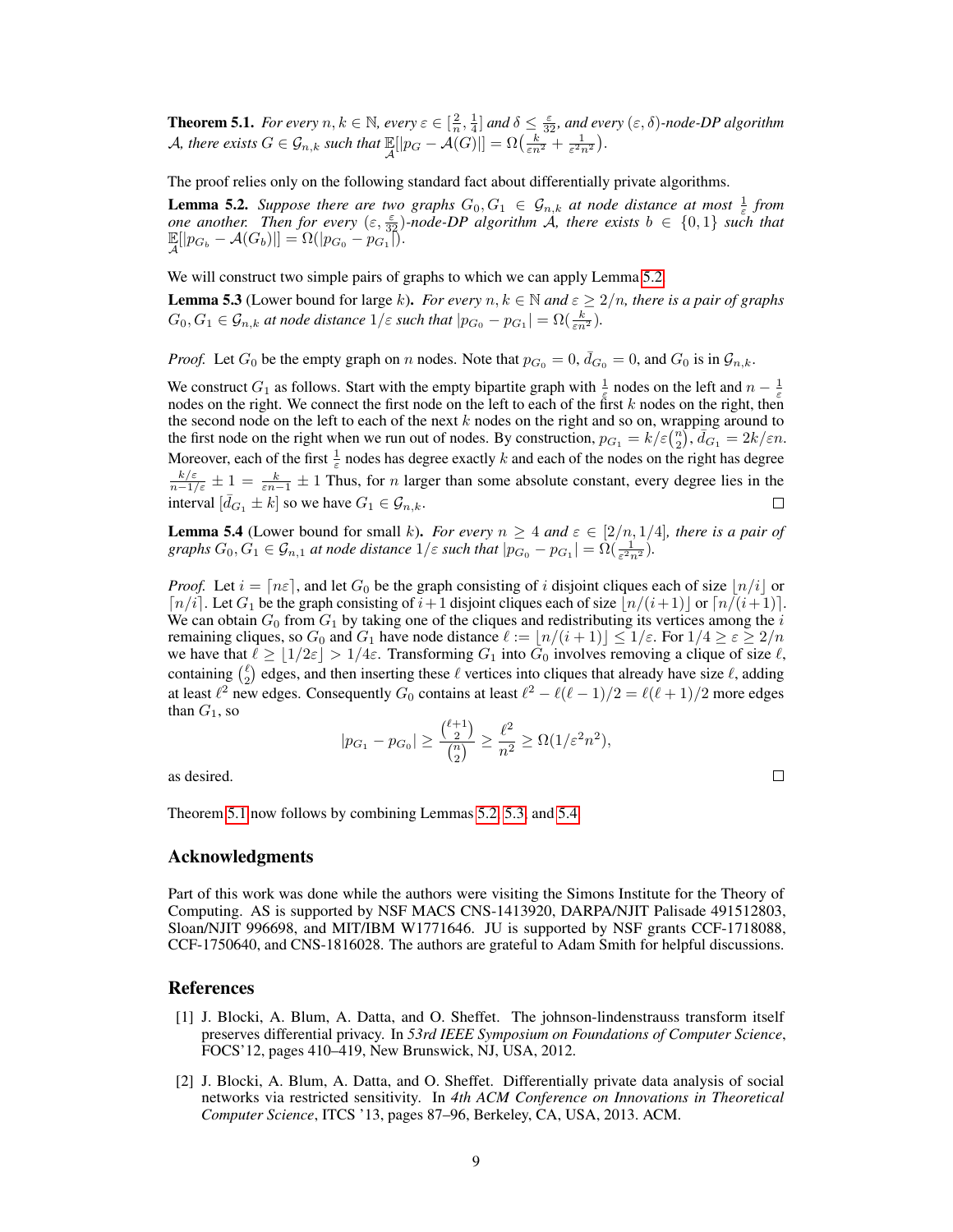- [3] C. Borgs, J. T. Chayes, A. D. Smith, and I. Zadik. Revealing network structure, confidentially: Improved rates for node-private graphon estimation. In *59th Annual IEEE Symposium on Foundations of Computer Science*, FOCS '18, pages 533–543, Paris, France, 2018.
- [4] M. Bun and T. Steinke. Smooth sensitivity, revisited. Manuscript, 2019.
- [5] M. Bun, J. Ullman, and S. Vadhan. Fingerprinting codes and the price of approximate differential privacy. In *46th Annual ACM Symposium on the Theory of Computing*, STOC '14, pages 1–10, New York, NY, USA, 2014.
- [6] C. L. Canonne, G. Kamath, A. McMillan, J. Ullman, and L. Zakynthinou. Private identity testing for high dimensional distributions. *arXiv preprint arXiv:1905.11947*, 2019.
- [7] R. Cummings and D. Durfee. Individual sensitivity preprocessing for data privacy. *arXiv preprint arXiv:1804.08645*, 2018.
- [8] I. Dinur and K. Nissim. Revealing information while preserving privacy. In *Proceedings of the 22nd ACM Symposium on Principles of Database Systems*, PODS '03, pages 202–210. ACM, 2003.
- [9] C. Dwork, F. McSherry, K. Nissim, and A. Smith. Calibrating noise to sensitivity in private data analysis. In *Proceedings of the 3rd Conference on Theory of Cryptography*, TCC '06, pages 265–284, Berlin, Heidelberg, 2006. Springer.
- [10] C. Dwork, F. McSherry, and K. Talwar. The price of privacy and the limits of lp decoding. In *Proceedings of the thirty-ninth annual ACM symposium on Theory of computing*, pages 85–94. ACM, 2007.
- [11] C. Dwork, A. Smith, T. Steinke, J. Ullman, and S. Vadhan. Robust traceability from trace amounts. In *56th Annual IEEE Symposium on Foundations of Computer Science*, FOCS '15, pages 650–669, Berkeley, CA, 2015.
- [12] C. Dwork and S. Yekhanin. New efficient attacks on statistical disclosure control mechanisms. In *Annual International Cryptology Conference*, pages 469–480. Springer, 2008.
- [13] A. Gupta, A. Roth, and J. Ullman. Iterative constructions and private data release. In *9th IACR Theory of Cryptography Conference*, TCC '12, pages 339–356, Taormina, Italy, 2012. Springer.
- [14] M. Hay, C. Li, G. Mikalu, and D. D. Jensen. Accurate estimation of the degree distribution of private networks. In *Proceedings of the 9th IEEE International Confernece on Data Mining*, ICDM'09, pages 169–178, Miami, FL, USA, 2009.
- [15] N. Homer, S. Szelinger, M. Redman, D. Duggan, W. Tembe, J. Muehling, J. V. Pearson, D. A. Stephan, S. F. Nelson, and D. W. Craig. Resolving individuals contributing trace amounts of DNA to highly complex mixtures using high-density SNP genotyping microarrays. *PLoS genetics*, 4(8):e1000167, 2008.
- [16] V. Karwa, S. Raskhodnikova, A. D. Smith, and G. Yaroslavtsev. Private analysis of graph structure. *ACM Transactions on Database Systems*, 39(3):22:1–22:33, 2014.
- [17] V. Karwa and A. Slavković. Inference using noisy degrees: Differentially private  $\beta$ -model and synthetic graphs. *Annals of Statistics*, 44(1):87–112, 2016.
- [18] S. P. Kasiviswanathan, K. Nissim, S. Raskhodnikova, and A. D. Smith. Analyzing graphs with node differential privacy. In *10th IACR Theory of Cryptography Conference*, TCC '13, pages 457–476, Tokyo, Japan, 2013. Springer.
- [19] S. P. Kasiviswanathan, M. Rudelson, A. Smith, and J. Ullman. The price of privately releasing contingency tables and the spectra of random matrices with correlated rows. In *Proceedings of the 42nd ACM Symposium on Theory of Computing*, STOC '10, pages 775–784. ACM, 2010.
- [20] K. Nissim, S. Raskhodnikova, and A. Smith. Smooth sensitivity and sampling in private data analysis. In *Proceedings of the 30th annual ACM Symposium on Theory of Computing, STOC*, pages 75–84, 2007.